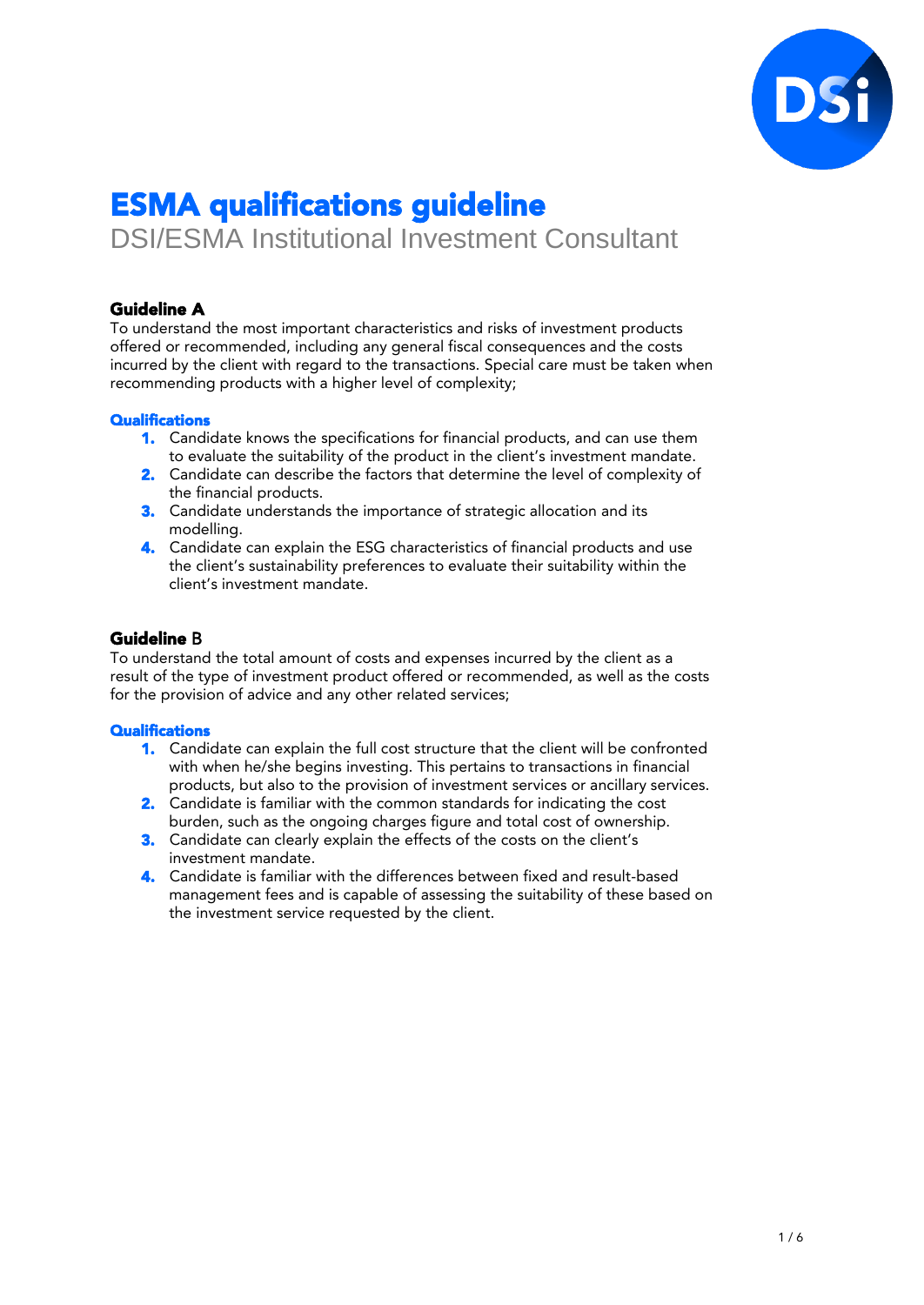

# Guideline C

To comply with the investment firms' obligations with regard to suitability requirements, including the obligations stipulated with regard to the MiFID suitability requirements;

### **Qualifications**

- 1. Candidate is capable of determining, based on the information gathered, that each transaction related to advice or management has been tailored to the client's investment goals and risk tolerance;
- 2. Candidate can explain the investment risks that are associated with the transactions or the management of his/her portfolio;
- 3. Candidate is familiar with the principle and rules of client classification prescribed in MiFID II;
- 4. Candidate can differentiate between the duty to inform, the duty to warn, the duty to refuse and the duty to investigate in the context of the duty of care;
- 5. Candidate is familiar with the requirements inherent in the concept of a 'prudent person'.

# Guideline D

To understand why the type of investment product offered by the investment firm may not be suitable for the client, based on an evaluation of the relevant information provided by the client and any changes that may have occurred since the relevant information was collected;

- 1. Candidate understands the importance of his/her role in the periodic recalibration of the investment mandate to the client's risk appetite and other relevant circumstances;
- 2. Candidate can show how he/she must deal with a potential violation of investment guidelines that have been agreed with the client;
- 3. Candidate is capable of choosing the risk profile that best suits the client's risk appetite from the available risk profiles;
- 4. Candidate is capable of choosing the risk profile that best suits the client's risk appetite from the available risk profiles;
- 5. Candidate is capable of formulating investment policy for portfolios focused on short term return, as well as liability coverage portfolios.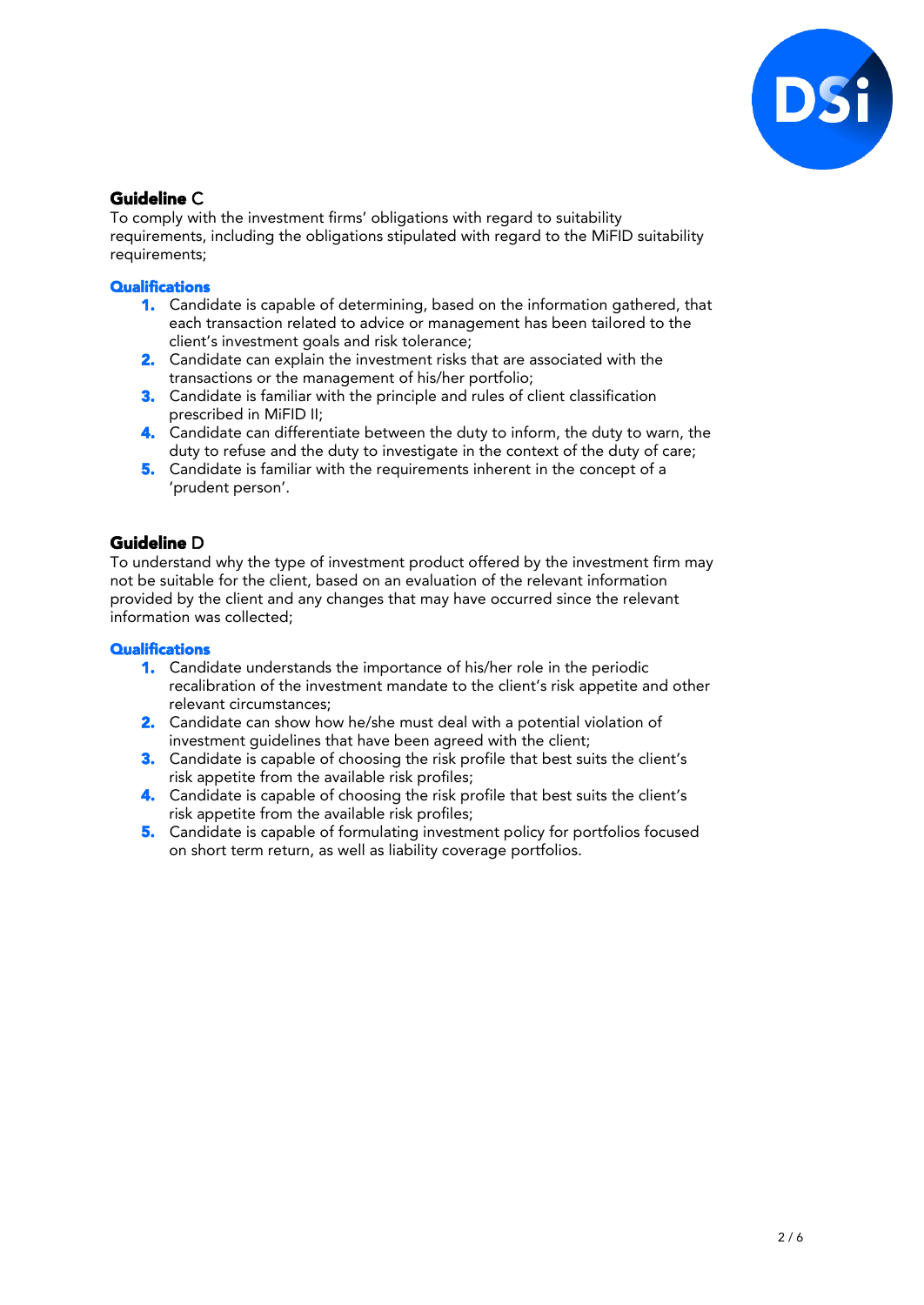

# Guideline E

To understand how financial markets operate, and how they influence the value and prices of the investment products that are offered or recommended to the client;

#### **Qualifications**

- 1. Candidate is familiar with the risks and value characteristics of the financial products that are suggested and managed for the most common investment categories, including shares, fixed-interest assets, real estate, commodities, derivatives and alternative investments, such as private equity, private debt, hedge funds and infrastructure, as well as investment funds that invest in these instruments;
- **2.** Candidate knows the relevant sustainability risks for financial products;
- **3.** Candidate can explain the sustainability risks for financial products using the legally required sustainability certification;
- 4. Candidate can identify characteristics of the main interest rate benchmarks, and can explain their history;
- 5. Candidate knows the most common methods for qualitative and quantitative analysis;
- 6. Candidate can describe how the qualitative and quantitative analysis can be used to arrive at a valuation for financial products;
- 7. Candidate can make a justified estimate of the expected total return;
- 8. Candidate is aware of the most important elements of behavioural finance and understands that both the manager and the client are subject to selective perception when forming their perspectives on the risk/reward ratio of investments, which means that decision making is not always rational.

# Guideline F

To understand the consequences of economic statistics and of national/regional/global events on markets and on the value of investment products offered or recommended to clients;

- 1. Candidate can explain the influence of economic data and (geo)political events on financial markets;
- 2. Candidate can explain the influence of changes to the investment climate on the value of the financial products used, both at the moment that the events occur, and in reports after the fact.
- 3. Candidate can identify the consequences of rising or falling interest rates on the value of financial products, and their consequences for the investment policy;
- 4. Candidate can explain the impact of inflation and deflation on the value of investment products;
- 5. Candidate can explain the impact of central bank policies on the value of investment products;
- 6. Candidate can explain the impact that climate risks and a company's noncompliance with climate regulations can have on the value of investment products.
- 7. Candidate knows the content of the European Benchmark Regulation.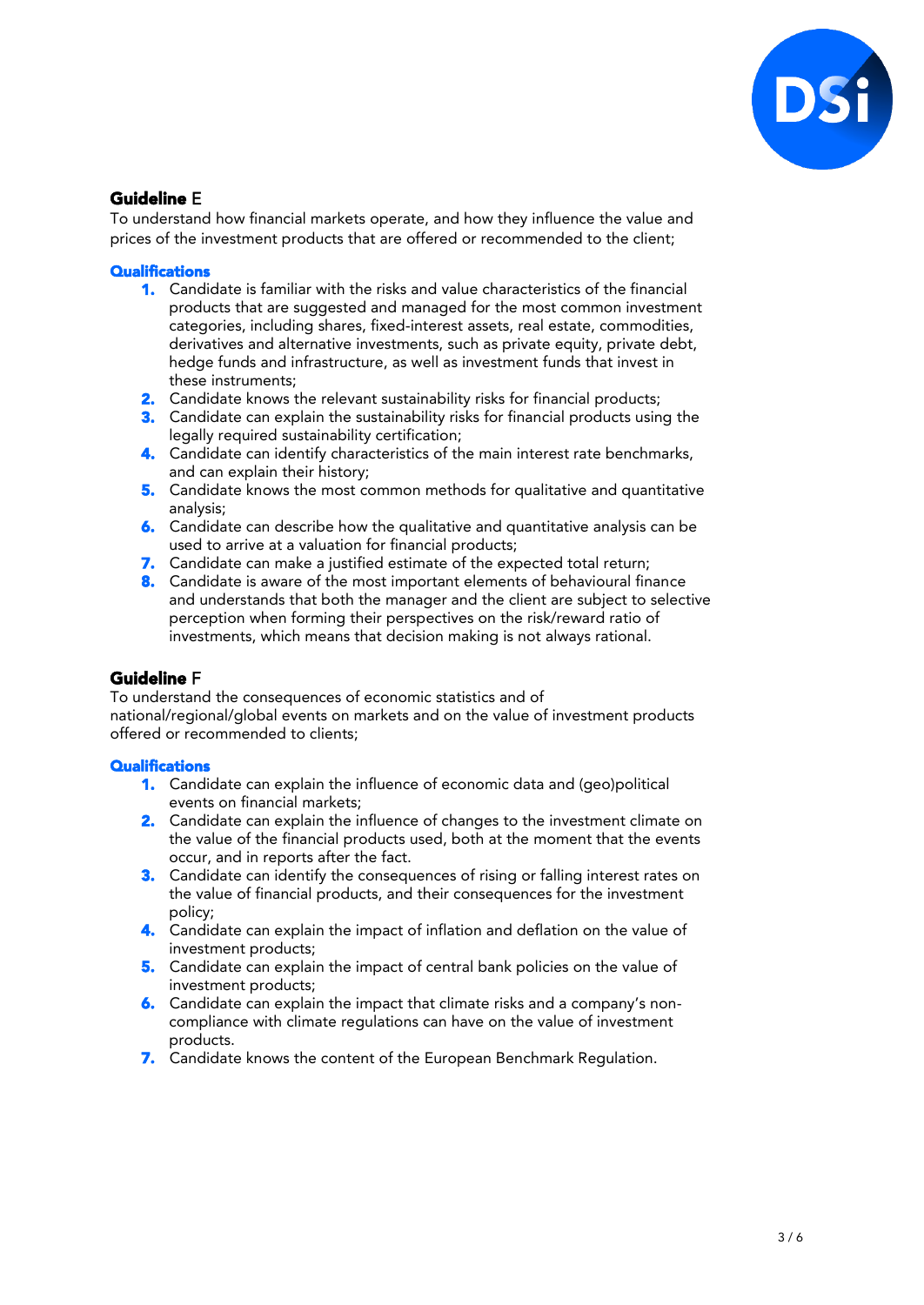

# Guideline G

To understand the difference between past performance and scenarios for future results, as well as the limits of prognoses;

### **Qualifications**

- 1. Candidate is familiar with the various methods for measuring results and the risk/performance parameters prescribed by DNB;
- 2. Candidate is familiar with the concepts that are relevant for the absolute and relative performance and for identifying attribution, such as Sharpe ratio, tracking error and information ratio;
- 3. Candidate is familiar with the concepts that are relevant when applying Down Side Risk Measuring;
- 4. Candidate can explain the difference between achieved and target performance based on applied performance and attribution indicators;
- 5. Candidate can interpret outperformance and underperformance in relation to the market conditions that occurred and in relation to the chosen regional and sectoral investment allocation, the chosen investment products and the chosen style of management;
- 6. Candidate can explain the periodic investment reports, regardless of whether they are drawn up in accordance with the Global Investment Performance Standards;
- 7. Candidate is able to use existing reports to test and explain whether the applicable investment mandate is threatened;
- 8. Candidate can explain the scenario analyses applicable to the mandate, as well as the model uncertainties pertinent to such prognoses.

# Guideline H

To understand issues pertaining to market manipulation and combatting money laundering;

- 1. Candidate is familiar with the current regulations and guidelines pertaining to market misuse and anti-money laundering measures;
- 2. Candidate is familiar with the procedures for reporting possible situations of market fraud or money laundering within the organisation, as well as the scope of the sanctions list;
- 3. Candidate can describe what to do when in doubt about the integrity of a client;
- 4. Candidate is familiar with the relevance and application of codes of conduct.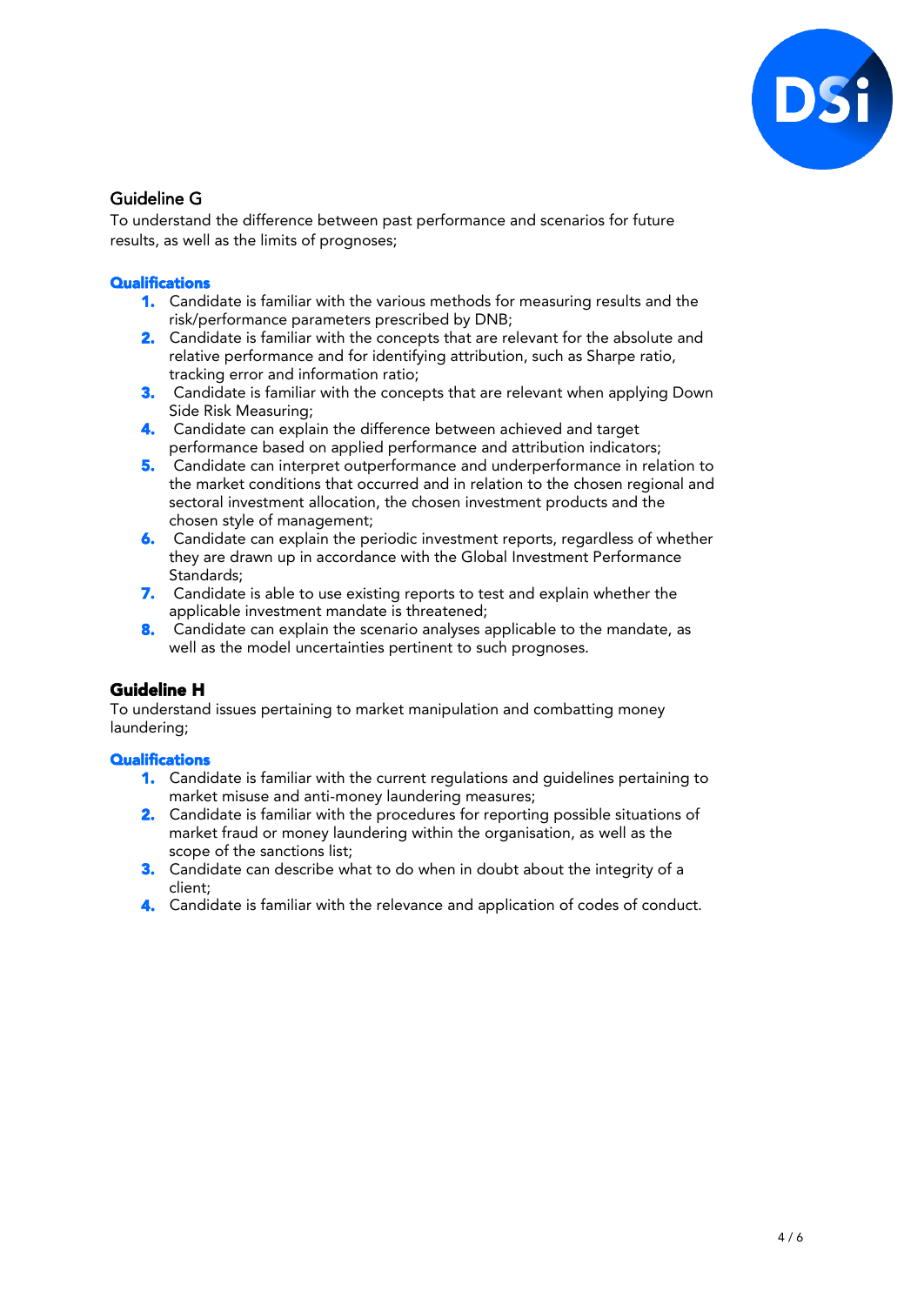

# Guideline I

To evaluate data which are relevant to the types of investment products offered or recommended to clients, including documents with essential investor information, prospectuses, financial overviews or financial data;

#### **Qualifications**

- 1. Candidate is familiar with the content of standard documentation that is representative of financial products included or permitted in the client's mandate;
- 2. Candidate can assess the submitted documentation, and can evaluate and explain internal and external recommendations regarding the documentation;
- **3.** Candidate is familiar with the types of documents that must be shared with the client, which contain information about the specific investment and the market in which it is traded;
- 4. Candidate knows the main aspects of the Sustainable Finance Disclosure Regulation (SFDR) regarding financial products and the requirements for advising clients.

# Guideline J

To understand specific market structures for the types of investment products offered or recommended to clients, and if applicable, their trading platforms or the existence of any secondary markets;

#### **Qualifications**

1. Candidate knows relevant elements of the order implementation policy of the investment firm for which he/she works with regard to all financial products that can be used to compile a (bespoke) portfolio, and can explain the policy to the client.

# Guideline K

To have a basic understanding of the valuation methods for the types of investment products offered or recommended to clients;

#### **Qualifications**

- 1. Candidate knows the common methods for valuing the listed and non-listed financial products offered;
- 2. Candidate knows the requirements that DNB places on reports about investment portfolios and results.

# Guideline L

To understand the basic principles of asset management, including the consequences of diversification for specific investment alternatives;

- 1. Candidate is familiar with the Dutch pension system, its supervision and any changes to the system;
- 2. Candidate can describe the investment quidelines, based on which an investment mandate can be drawn up, such as the strategic asset allocation,